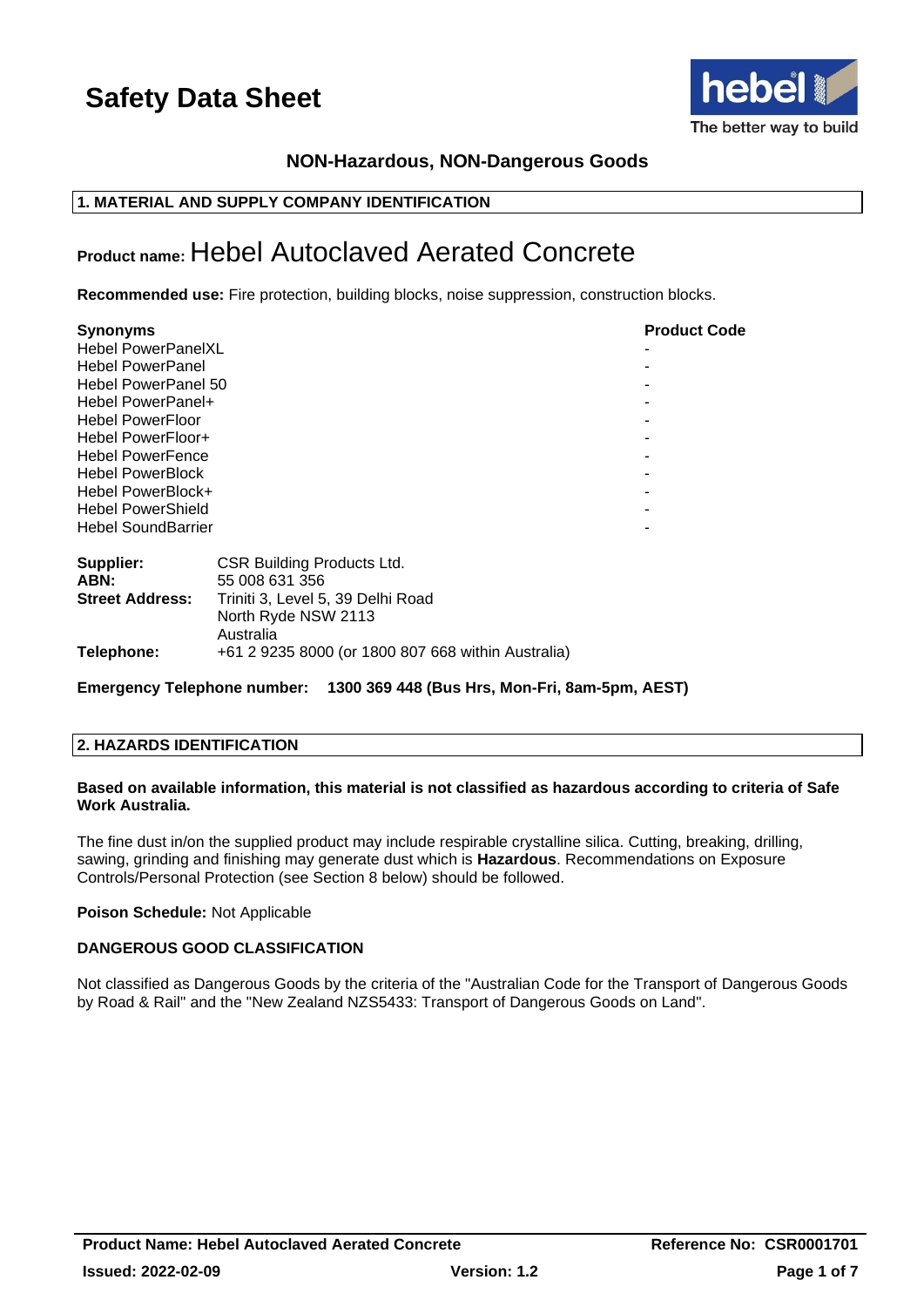

#### **3. COMPOSITION INFORMATION**

| <b>CHEMICAL ENTITY</b>                                                                                                              | CAS NO                                     | <b>PROPORTION</b>                                                     |
|-------------------------------------------------------------------------------------------------------------------------------------|--------------------------------------------|-----------------------------------------------------------------------|
| Calcium silicate hydrate<br>Quartz (SiO2)<br>Cement, portland, chemicals<br>Additives<br>Ingredients determined to be Non-Hazardous | 1344-95-2<br>14808-60-7<br>65997-15-1<br>۰ | $< 60 - 80$<br>$20 - 40$<br>$<$ 10<br>$<$ 5<br><b>Balance</b><br>100% |

#### **4. FIRST AID MEASURES**

If poisoning occurs, contact a doctor or Poisons Information Centre (Phone Australia 131 126, New Zealand 0800 764 766).

**Inhalation:** Remove victim from exposure - avoid becoming a casualty. Remove contaminated clothing and loosen remaining clothing. Allow patient to assume most comfortable position and keep warm. Keep at rest until fully recovered. Seek medical advice if effects persist.

**Skin Contact:** If skin or hair contact occurs, remove contaminated clothing and flush skin and hair with running water. If swelling, redness, blistering or irritation occurs seek medical assistance.

**Eye contact:** If in eyes wash out immediately with water. In all cases of eye contamination it is a sensible precaution to seek medical advice.

**Ingestion:** Rinse mouth with water. If swallowed, do NOT induce vomiting. Give a glass of water to drink. Never give anything by the mouth to an unconscious patient. If vomiting occurs give further water. Seek medical advice.

**PPE for First Aiders:** Wear safety shoes, overalls, gloves. Always wash hands before smoking, eating, drinking or using the toilet. Wash contaminated clothing and other protective equipment before storing or re-using.

**Notes to physician:** Treat symptomatically.

#### **5. FIRE FIGHTING MEASURES**

**Hazchem Code:** Not applicable.

**Suitable extinguishing media:** If material is involved in a fire use water fog (or if unavailable fine water spray), alcohol resistant foam, standard foam, dry agent (carbon dioxide, dry chemical powder).

**Specific hazards:** Non-combustible material.

**Fire fighting further advice:** Not applicable.

## **6. ACCIDENTAL RELEASE MEASURES**

#### **SMALL SPILLS**

Dust is best cleaned up by wet sweeping and/or vacuuming to avoid making dust airborne. Wetting down before sweeping up dust may be a useful control measure. Bag waste materials.

#### **LARGE SPILLS**

Collect and dispose of large pieces. Dust is best cleaned up by wet sweeping and/or vacuuming to avoid making dust airborne. Wetting down before sweeping up dust may be a useful control measure. Bag waste materials.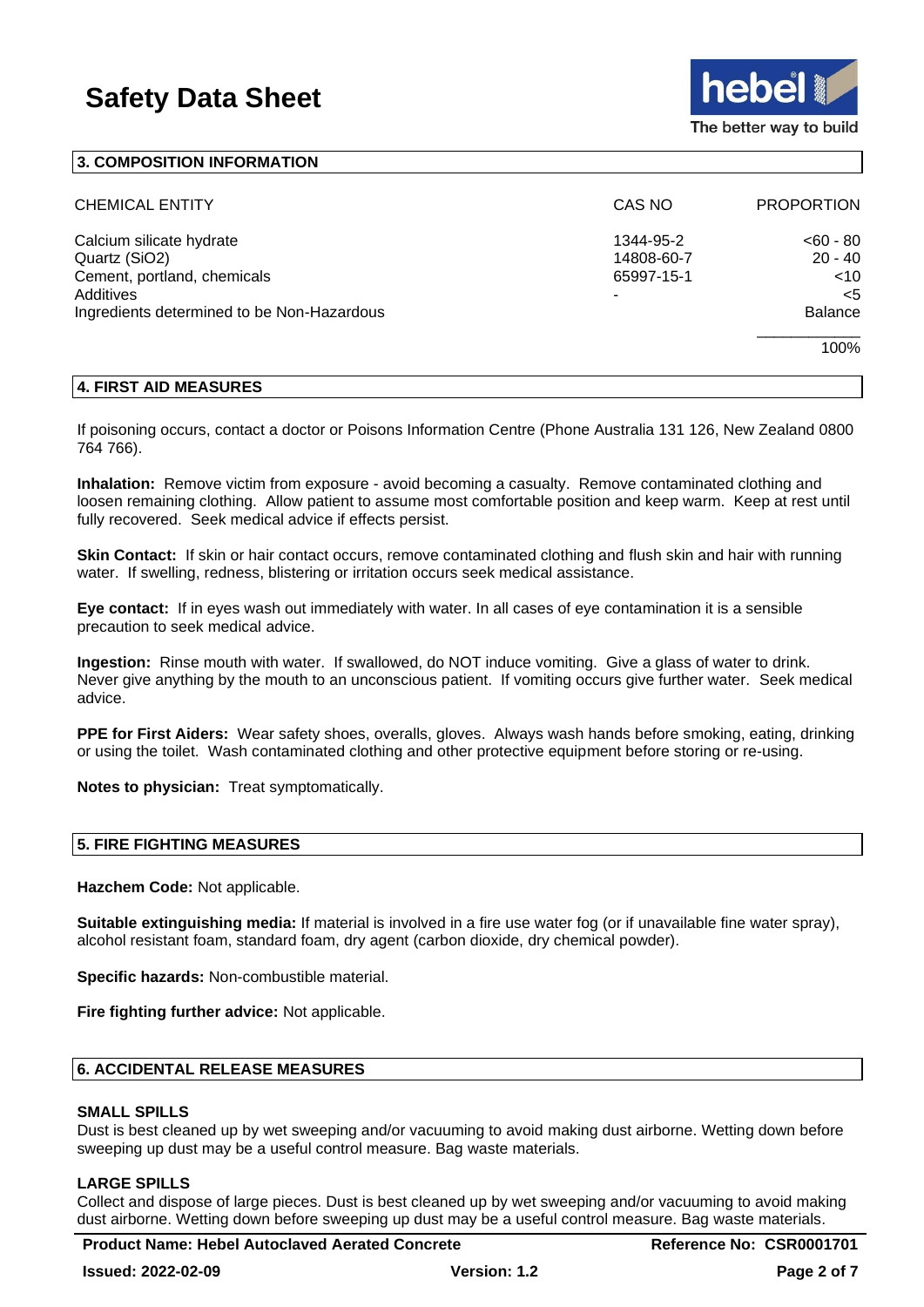

#### **Dangerous Goods - Initial Emergency Response Guide No:** Not applicable

#### **7. HANDLING AND STORAGE**

**Handling:** Avoid eye contact and repeated or prolonged skin contact. Avoid inhalation of dust.

**Storage:** No special storage requirements.

#### **8. EXPOSURE CONTROLS / PERSONAL PROTECTION**

#### **National occupational exposure limits:**

|                                               | TWA |       | STEL                     |                          | <b>NOTICES</b> |
|-----------------------------------------------|-----|-------|--------------------------|--------------------------|----------------|
|                                               | ppm | ma/m3 | ppm                      | ma/m3                    |                |
| Calcium silicate                              |     | 10    | ۰                        | ۰                        | ٠              |
| Crystalline Silica - Quartz (respirable dust) | -   | 0.05  | $\overline{\phantom{a}}$ | $\overline{\phantom{a}}$ | Carc. 1A       |
| <b>Portland Cement</b>                        |     | 10    | ۰                        | ۰                        | ۰              |

As published by Safe Work Australia.

TWA - The time-weighted average airborne concentration over an eight-hour working day, for a five-day working week over an entire working life.

STEL (Short Term Exposure Limit) - the average airborne concentration over a 15 minute period which should not be exceeded at any time during a normal eight-hour workday.

These Exposure Standards are guides to be used in the control of occupational health hazards. All atmospheric contamination should be kept to as low a level as is workable. These exposure standards should not be used as fine dividing lines between safe and dangerous concentrations of chemicals. They are not a measure of relative toxicity.

If the directions for use on the product label are followed, exposure of individuals using the product should not exceed the above standard. The standard was created for workers who are routinely, potentially exposed during product manufacture.

**Biological Limit Values:** As per the "National Model Regulations for the Control of Workplace Hazardous Substances (Safe Work Australia)" the ingredients in this material do not have a Biological Limit Allocated.

**Engineering Measures:** Keep exposures to dust as low as practicable. If power tools are used, they should be fitted with an efficient and well maintained on tool dust extraction device with a HEPA M class filter. Use a plunge saw with a specifically designed concrete blade.

Work in the open air and within external openings (such as doors and windows in buildings) is recommended. Local mechanical ventilation/extraction may be required to control airborne dust levels. Unpowered hand tools generate less dust when cutting or sanding. If generated dust cannot be avoided follow personal protection recommendations. Use a vacuum fitted with a HEPA M class filter instead of sweeping when cleaning dust generated from concrete panels.

**Special Consideration for Repair and/or Maintenance of Contaminated Equipment:** Where possible vacuum or wash down all gear, equipment or mobile plant prior to maintenance and repair work. If compressed air cleaning cannot be avoided, recommendations on Exposure Control and Personal Protection should be followed.

**Personal Protection Equipment:** SAFETY SHOES, OVERALLS, GLOVES, RESPIRATOR.

Personal protective equipment (PPE) must be suitable for the nature of the work and any hazard associated with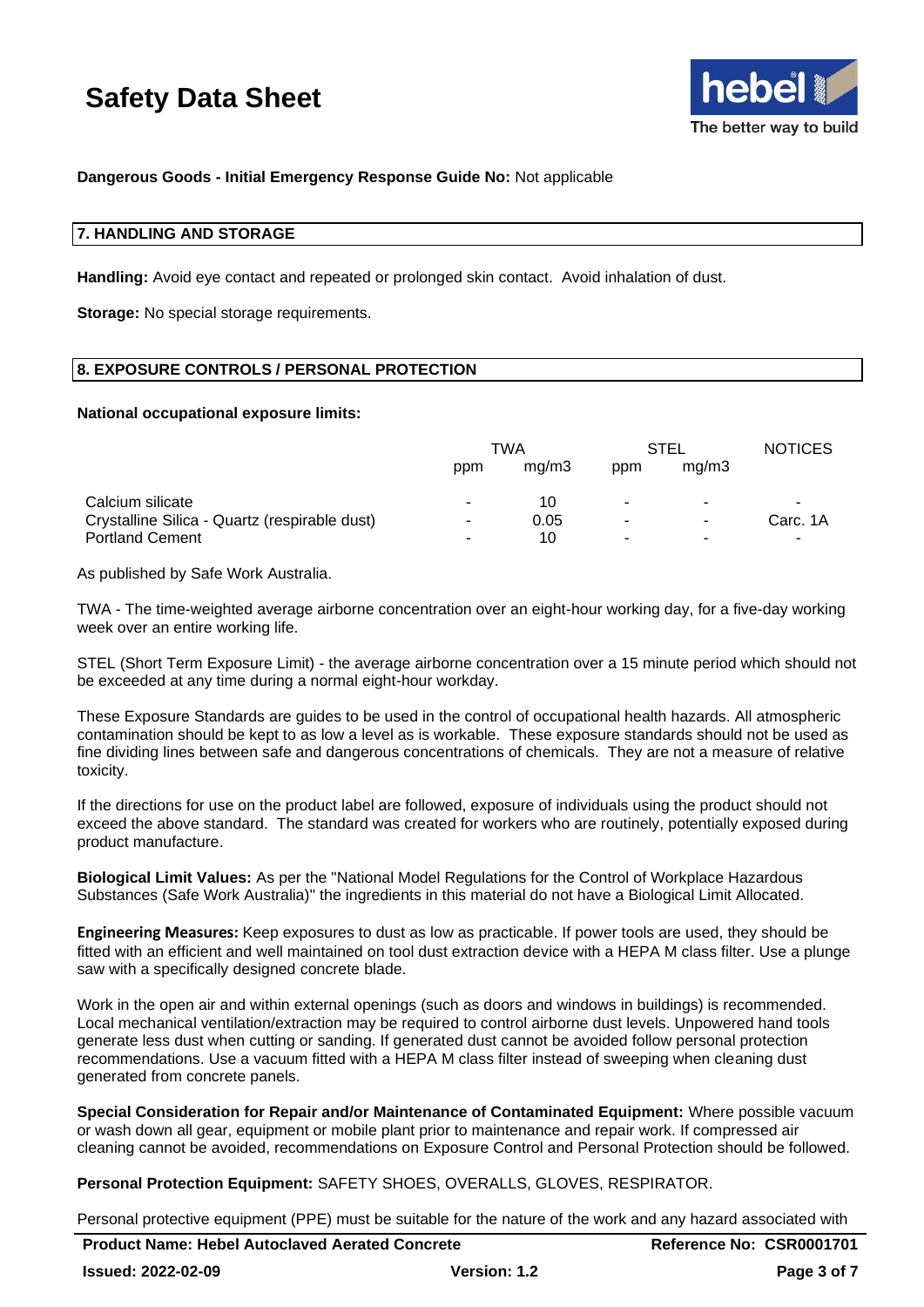

the work as identified by the risk assessment conducted.

When handling autoclaved aerated concrete, the use of a respirator is not required. When using power tools for cutting, drilling and sanding, personal respiratory protection must be used to reduce exposure to the level of airborne respirable crystalline silica, such as a P2 particulate respirator used in accordance with AS/NZS 1715 and AS/NZS 1716. Use only respirators that bear the Australian Standards Mark and are fitted and maintained correctly and kept in clean storage when not in use.

Wear safety shoes, overalls, gloves. Available information suggests that gloves made from leather should be suitable for intermittent contact. However, due to variations in glove construction and local conditions, the user should make a final assessment. Always wash hands before smoking, eating, drinking or using the toilet. Wash contaminated clothing and other protective equipment before storing or re-using.

**Hygiene measures:** Keep away from food, drink and animal feeding stuffs. When using do not eat, drink or smoke. Wash hands prior to eating, drinking or smoking. Avoid contact with clothing. Avoid eye contact and repeated or prolonged skin contact. Avoid inhalation of dust. Ensure that eyewash stations and safety showers are close to the workstation location.

## **9. PHYSICAL AND CHEMICAL PROPERTIES**

| Form:   | Solid     |
|---------|-----------|
| Colour: | Off-white |
| Odour:  | Odourless |

**Solubility:** Insoluble in water **Specific Gravity:** 0.4 – 0.7 **Relative Vapour Density (air=1):** N App **Vapour Pressure (20 °C):** N App **Flash Point (°C):** N App **Flammability Limits (%):** N App **Autoignition Temperature (°C):** N App **Melting Point/Range (°C):** N App **Boiling Point/Range (°C):** N App **pH:** N App **Viscosity:** N App Total VOC (g/Litre): N App

(Typical values only - consult specification sheet)  $N Av = Not available, N App = Not applicable$ 

#### **10. STABILITY AND REACTIVITY**

#### **Chemical stability:** Stable

**Conditions to avoid:** Dust generation

**Incompatible materials:** Strong acids

**Hazardous decomposition products:** None

**Hazardous reactions:** None

## **11. TOXICOLOGICAL INFORMATION**

No adverse health effects expected if the product is handled in accordance with this Safety Data Sheet and the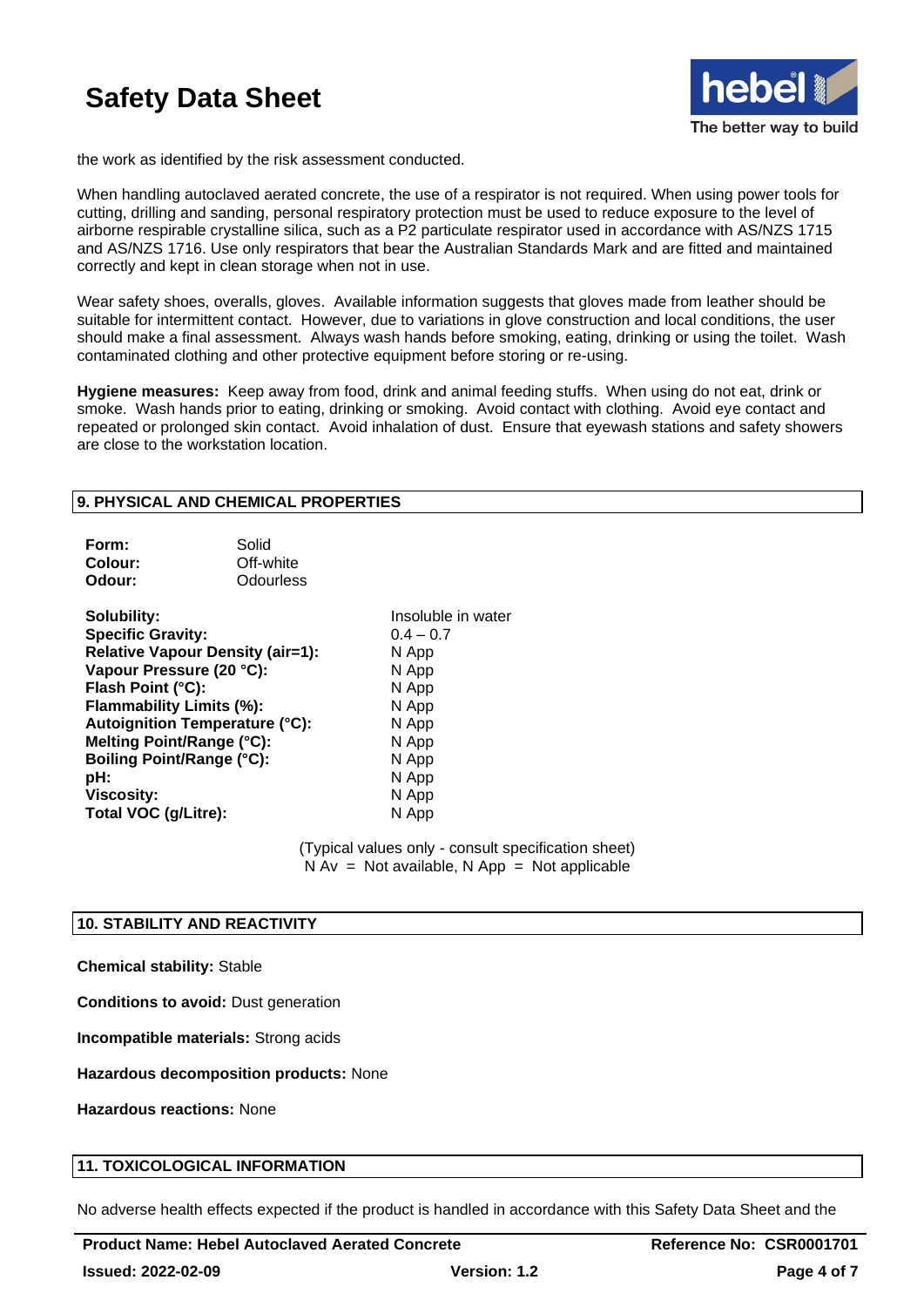

product label. Symptoms or effects that may arise if the product is mishandled and overexposure occurs are:

### **Acute Effects**

**Inhalation:** Material may be an irritant to mucous membranes and respiratory tract.

**Skin contact:** Contact with skin may result in irritation.

**Ingestion:** Swallowing can result in nausea, vomiting and irritation of the gastrointestinal tract.

**Eye contact:** May be an eye irritant. Exposure to the dust may cause discomfort due to particulate nature. May cause physical irritation to the eyes.

#### **Acute toxicity**

**Inhalation:** This material has been classified as non-hazardous. Acute toxicity estimate (based on ingredients):  $LC50 > 5$  mg/L

**Skin contact:** This material has been classified as non-hazardous. Acute toxicity estimate (based on ingredients): >2,000 mg/Kg bw

**Ingestion:** This material has been classified as non-hazardous. Acute toxicity estimate (based on ingredients): >2,000 mg/Kg bw

**Corrosion/Irritancy:** Eye: this material has been classified as not corrosive or irritating to eyes. Skin: this material has been classified as not corrosive or irritating to skin.

**Sensitisation:** Inhalation: this material has been classified as not a respiratory sensitiser. Skin: this material has been classified as not a skin sensitiser.

**Aspiration hazard:** This material has been classified as non-hazardous.

**Specific target organ toxicity (single exposure):** This material has been classified as non-hazardous.

## **Chronic Toxicity**

**Mutagenicity:** This material has been classified as non-hazardous.

**Carcinogenicity:** This material has been classified as non-hazardous.

**Reproductive toxicity (including via lactation):** This material has been classified as non-hazardous.

**Specific target organ toxicity (repeat exposure):** This material has been classified as non-hazardous.

**Crystalline Silica:** Long term occupational over-exposure or prolonged breathing-in (or inhalation) of crystalline silica dust at levels above the TWA carries the risk of causing serious and irreversible lung disease, including bronchitis, and silicosis (scarring of the lung), including acute and/or accelerated silicosis. It may also increase the risk of other irreversible and serious disorders including scleroderma (a disease affecting the skin, joints, blood vessels and internal organs) and other auto-immune disorders.

**Specific Toxic Effects:** Inhalation of dust, including crystalline silica dust, is considered by medical authorities to increase the risk of lung disease due to tobacco smoking.

## **12. ECOLOGICAL INFORMATION**

Avoid contaminating waterways.

**Acute aquatic hazard:** This material has been classified as non-hazardous. Acute toxicity estimate (based on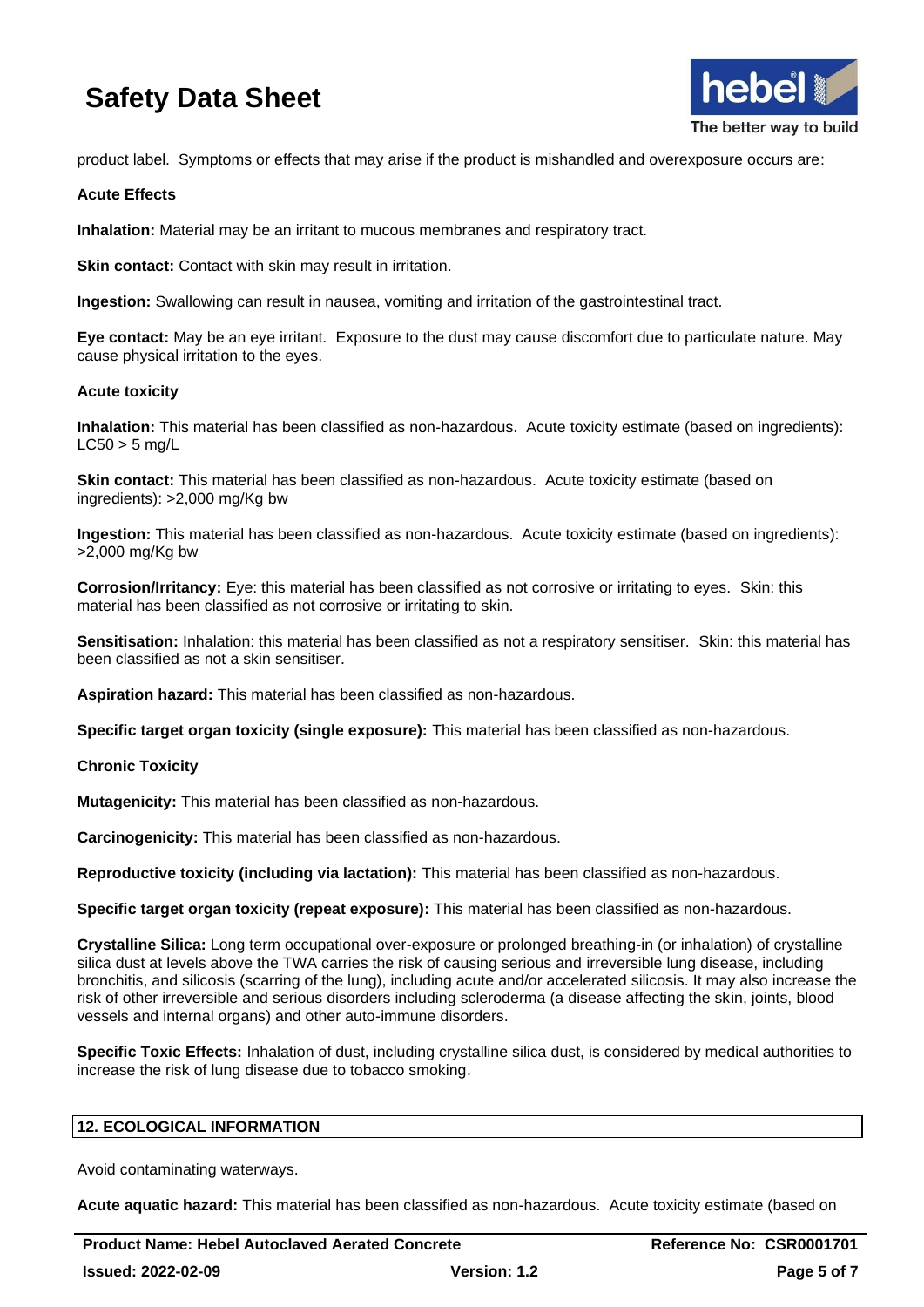

ingredients): >100 mg/L

**Long-term aquatic hazard:** This material has been classified as non-hazardous. Non-rapidly or rapidly degradable substance for which there are adequate chronic toxicity data available OR in the absence of chronic toxicity data, Acute toxicity estimate (based on ingredients): >100 mg/L, where the substance is not rapidly degradable and/or BCF < 500 and/or  $log K<sub>ow</sub>$  < 4.

**Ecotoxicity:** No information available.

**Persistence and degradability:** No information available.

**Bioaccumulative potential:** No information available.

**Mobility:** No information available.

#### **13. DISPOSAL CONSIDERATIONS**

Persons conducting disposal, recycling or reclamation activities should ensure that appropriate personal protection equipment is used, see "Section 8. Exposure Controls and Personal Protection" of this SDS.

If possible material and its container should be recycled. If material or container cannot be recycled, dispose in accordance with local, regional, national and international Regulations.

### **14. TRANSPORT INFORMATION**

#### **ROAD AND RAIL TRANSPORT**

Not classified as Dangerous Goods by the criteria of the "Australian Code for the Transport of Dangerous Goods by Road & Rail" and the "New Zealand NZS5433: Transport of Dangerous Goods on Land".

#### **MARINE TRANSPORT**

Not classified as Dangerous Goods by the criteria of the International Maritime Dangerous Goods Code (IMDG Code) for transport by sea.

#### **AIR TRANSPORT**

Not classified as Dangerous Goods by the criteria of the International Air Transport Association (IATA) Dangerous Goods Regulations for transport by air.

#### **15. REGULATORY INFORMATION**

#### **This material is not subject to the following international agreements:**

Montreal Protocol (Ozone depleting substances) The Stockholm Convention (Persistent Organic Pollutants) The Rotterdam Convention (Prior Informed Consent) Basel Convention (Hazardous Waste) International Convention for the Prevention of Pollution from Ships (MARPOL)

#### **This material/constituent(s) is covered by the following requirements:**

• All components of this product are listed on or exempt from the Australian Inventory of Chemical Substances (AICS).

#### **16. OTHER INFORMATION**

Reason for issue: Revised.

This Safety Data Sheet has been prepared by Chemical Data Services Pty Ltd on behalf of its client.

**Product Name: Hebel Autoclaved Aerated Concrete Reference No: CSR0001701**